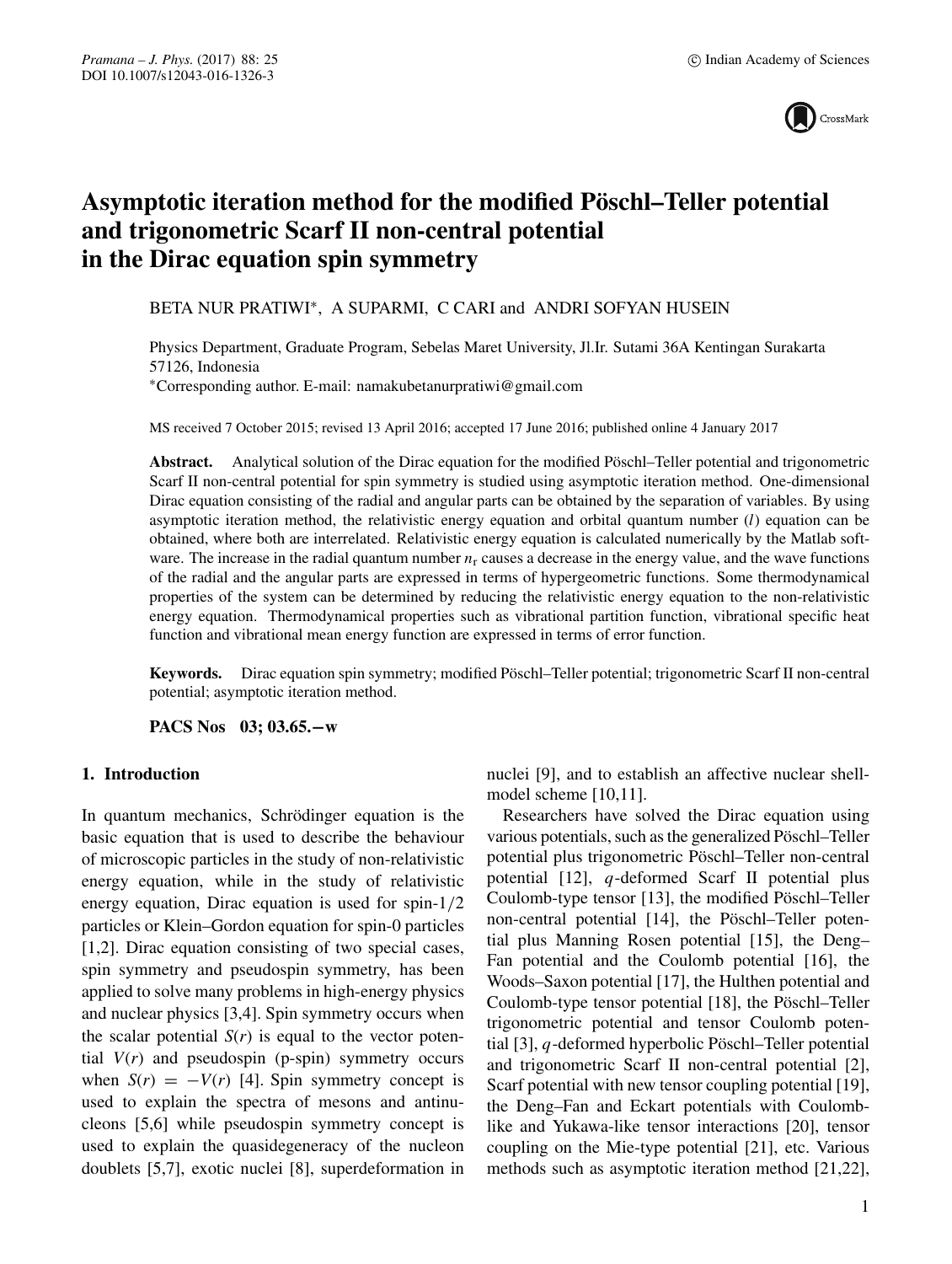In this study, we shall solve the Dirac equation in the case of spin symmetry for modified Pöschl–Teller potential plus trigonometric Scarf II potential using asymptotic iteration method. The basic strategy to obtain the solutions is to reduce the Dirac equation to the hypergeometric-type equation with suitable changes of variables. Then the eigenvalue and eigenfunction can be obtained using the asymptotic iteration method. Some thermodynamical properties can be obtained from non-relativistic energy equation [24].

## **2. Asymptotic iteration method**

Asymptotic iteration method (AIM) is used to solve the second-order differential equation

$$
y_n''(x) - \lambda_0(x) y_n'(x) - s_0(x) y_n(x) = 0,
$$
 (1)

where  $\lambda_0(x) \neq 0$  and  $s_0(x)$  are coefficients of the dif-<br>ferential equation and they are well-defined as well as ferential equation and they are well-defined as well as sufficiently differentiable functions.

The one-dimensional Dirac equation can be reduced into hypergeometric or confluent hypergeometric-type differential equation by suitable changes of variables, and then, hypergeometric or confluent hypergeometrictype differential equation is reduced into the AIM-type differential equation which has the form in eq. (1).

The solution of eq. (1) can be obtained by using iteration of *λi* and *si*,

$$
\lambda_i(x) = \lambda'_{i-1} + \lambda_{i-1}\lambda_0 + s_{i-1}
$$
  
\n
$$
s_i(x) = s'_{i-1} + s_0\lambda_{i-1}; \quad i = 1, 2, 3, ....
$$
 (2)

Eigenvalues from (1) can be obtained using eq. (3) [25]:

$$
\lambda_i(x)s_{i-1}(x) - \lambda_{i-1}(x)s_i(x) = 0 = \Delta_i, \n i = 1, 2, 3 ...
$$
\n(3)

On the other hand, eq. (1) can be written in the following form:

$$
y''(x) = 2\left(\frac{tx^{N+1}}{1 - bx^{N+2}} - \frac{c+1}{x}\right) y'(x)
$$

$$
-\frac{Wx^N}{1 - bx^{N+2}} y.
$$
(4)

Equation (4) is AIM-type differential equation which is solved by using eq.  $(5)$   $[26,27]$ :

$$
y_n(x) = (-1)^n C'(N+2)^n {}_2F_1(-n, p+n, \sigma, bx^{N+2}),
$$
\n(5)

where

$$
(\sigma)_n = \frac{\Gamma(\sigma + n)}{\Gamma(\sigma)}\tag{6}
$$

$$
\sigma = \frac{2c + N + 3}{N + 2} \tag{7}
$$

$$
p = \frac{(2c+1)b+2t}{(N+2)b}.
$$
\nUse  $C'$  is the asymptotic constant and  $F$  is the

Here *C'* is the normalization constant and  ${}_2F_1$  is the hypergeometric function. Equation (5) is the eigenhypergeometric function. Equation (5) is the eigenfunction of the AIM-type differential equation (4). Equation (5) is used to obtain wave functions of the Dirac equation. The relativistic energy equation can be formulated by equating eigenvalue equation using eq. (3).

# **3. The Dirac equation in spin symmetry with modified Pöschl-Teller potential and trigonometric Scarf II non-central potential**

The Dirac equation for a single particle with mass *M* in a scalar potential  $S(r)$  and vector potential  $V(r)$  can be given as  $(h = 1, c = 1)$ ,

$$
\{\vec{\alpha} \cdot \vec{p} + \beta(M + S(\vec{r}))\}\psi(\vec{r}) = \{E - V(\vec{r})\}\psi(\vec{r}), \quad (9)
$$

where *E* is the relativistic energy of the system and  $\vec{p}$ is the momentum operator ( $\vec{p} = -i\nabla$ ), while  $\vec{\alpha}$  and  $\beta$ are:

$$
\vec{\alpha} = \begin{pmatrix} 0 & \vec{\sigma} \\ \vec{\sigma} & 0 \end{pmatrix},\tag{10}
$$

$$
\beta = \begin{pmatrix} I & 0 \\ 0 & -I \end{pmatrix},\tag{11}
$$

where *I* is the identity matrix  $2 \times 2$  and  $\vec{\sigma}$  is the Pauli matrix,

$$
\vec{\sigma}_1 = \begin{pmatrix} 0 & 1 \\ 1 & 0 \end{pmatrix}, \quad \vec{\sigma}_2 = \begin{pmatrix} 0 & -i \\ i & 0 \end{pmatrix}, \quad \vec{\sigma}_3 = \begin{pmatrix} 1 & 0 \\ 0 & -1 \end{pmatrix}.
$$
\n(12)

In the Pauli–Dirac representation, let [26]

$$
\psi_{nk}(\vec{r}) = \begin{pmatrix} f_{nk}(\vec{r}) \\ g_{nk}(\vec{r}) \end{pmatrix}.
$$
 (13)

We have

$$
\vec{\sigma} \cdot \vec{p} g_{nk}(\vec{r}) = [E - V(\vec{r}) - M - S(\vec{r})] f_{nk}(\vec{r}), \quad (14a)
$$

$$
\vec{\sigma} \cdot \vec{p} f_{nk}(\vec{r}) = [E - V(\vec{r}) + M + S(\vec{r})] g_{nk}(\vec{r}). \quad (14b)
$$

For spin symmetry, eq. (14) becomes

$$
\vec{\sigma} \cdot \vec{p} g_{nk}(\vec{r}) = [E - 2V(\vec{r}) - M] f_{nk}(\vec{r}) \tag{15a}
$$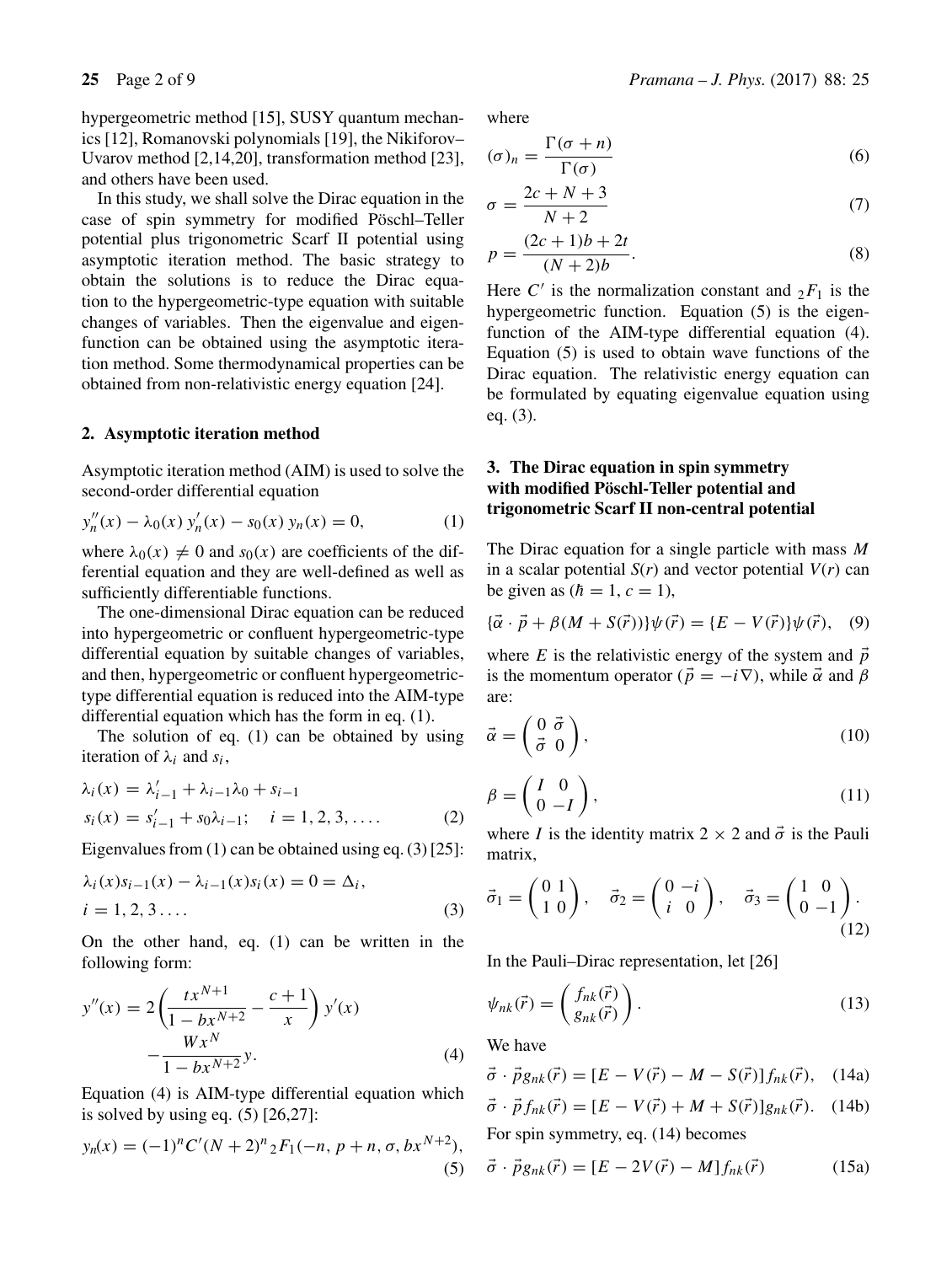Substituting eq. (15b) into eq. (15a) yields

$$
[p^{2} + 2(E+M)V(r)]f_{nk}(\vec{r}) = [E^{2} - M^{2}]f_{nk}(\vec{r}).
$$
 (16)

In spherical coordinates, modified Pöschl–Teller potential combined with trigonometric Scarf II noncentral potential is defined as

$$
V(r, \theta) = \mu^2 \left( \frac{\kappa (\kappa - 1)}{\sinh^2 \mu r} - \frac{\eta (\eta + 1)}{\cosh^2 \mu r} \right) + \frac{1}{r^2} \left( \frac{b^2 + a(a-1)}{\sin^2 \theta} - \frac{2b(a - \frac{1}{2})\cos \theta}{\sin^2 \theta} \right), (17)
$$

where  $\kappa$ ,  $\eta$ ,  $b^2 + a(a-1)$ ,  $b(2a-1)$  are positive real numbers and  $\mu$  shows the reach of Pöschl–Teller potential. The Pöschl–Teller potential is used to explain spectrum vibration and interaction of atomic systems [28]. The Scarf potential is applied to explain the atomic or molecular force [29].

Putting (17) into (16) and simplifying the equation, and if

$$
f_{nk} = \frac{U(r)}{r} \Theta(\theta) \phi(\varphi) \tag{18}
$$

we have

$$
\left[ \left( \frac{r^2}{U(r)} \frac{d^2 U(r)}{dr^2} + \frac{1}{\Theta(\theta)} \frac{1}{\sin \theta} \frac{\partial}{\partial \theta} \left( \sin \theta \frac{\partial \Theta(\theta)}{\partial \theta} \right) \right. \right.\left. + \frac{1}{\phi(\varphi)} \frac{1}{\sin^2 \theta} \frac{\partial^2 \phi(\varphi)}{\partial \phi^2} \right) - \left( r^2 \mu^2 \left( \frac{\kappa(\kappa - 1)}{\sinh^2 \mu r} \right. \right.\left. - \frac{\eta(\eta + 1)}{\cosh^2 \mu r} \right) + \left( \frac{b^2 + a(a - 1)}{\sin^2 \theta} \right.\left. - \frac{2b(a - \frac{1}{2}) \cos \theta}{\sin^2 \theta} \right) \left( E + M \right) \right]= - \left[ E^2 - M^2 \right] r^2. (19)
$$

Separating the variables in (19), we obtain

$$
\frac{r^2}{U(r)}\frac{d^2U(r)}{dr^2} - (E+M)r^2\mu^2 \left(\frac{\kappa(\kappa-1)}{\sinh^2\mu r} - \frac{\eta(\eta+1)}{\cosh^2\mu r}\right) + [E^2 - M^2]r^2 - l(l+1) = 0,
$$
 (20a)

$$
\frac{\sin \theta}{\Theta(\theta)} \frac{\partial}{\partial \theta} \left( \sin \theta \frac{\partial \Theta(\theta)}{\partial \theta} \right) - (E + M) \sin^2 \theta
$$
  
 
$$
\times \left( \frac{b^2 + a(a - 1)}{\sin^2 \theta} - \frac{2b(a - \frac{1}{2}) \cos \theta}{\sin^2 \theta} \right)
$$
  
 
$$
+ l(l + 1) \sin^2 \theta - m^2 = 0,
$$
 (20b)

$$
-\frac{1}{\phi(\varphi)}\frac{\partial^2 \phi(\varphi)}{\partial \phi^2} = m^2.
$$
 (20c)  
Equation (20c) is well known with its solution

$$
\phi_m = \frac{1}{\sqrt{2\pi}} e^{im\varphi}, \quad m = 0, \pm 1, \pm 2, \dots
$$
 (21)

# **4. Analytical solution of radial and angular parts of the Dirac equation and some thermodynamical properties**

#### 4.1 *Solution of the radial part*

The radial part of the Dirac equation (eq. (20a)) can be solved with approximation,

$$
\frac{1}{r^2} \approx \frac{\mu^2}{\sinh^2 \mu r}.
$$
\nSubstituting eq. (22) into eq. (20a) and simplifying the

equation by substituting variable  $\cosh^2 \mu r = w$ , we have

$$
w(1-w)\frac{d^2U(r)}{dw^2} + \left(\frac{1}{2} - w\right)\frac{dU(r)}{dw} - \left\{(E+M)\left(\frac{\kappa(\kappa-1)}{4(1-w)} + \frac{\eta(\eta+1)}{4w}\right) + \frac{[E^2 - M^2]}{4\mu^2} + \frac{l(l+1)}{4(1-w)}\right\}U(r) = 0.
$$
 (23)

Substituting,

$$
U(r) = w^{\delta} (1 - w)^{\gamma} p(w)
$$
 (24)

into eq. (23), yields

$$
w(1 - w)p'' + p'\left(\left(2\delta + \frac{1}{2}\right) - (2\delta + 2\gamma + 1)w\right) + p\left(-\frac{(E^2 - M^2)}{4\mu^2} - (\delta + \gamma)^2\right) = 0, \tag{25}
$$

where

$$
\delta = \frac{1}{4} - \frac{1}{2}\sqrt{(E+M)(\eta(\eta+1)) + 1/4},\tag{26}
$$

$$
\gamma = \frac{1}{4} + \frac{1}{2}\sqrt{(E+M)(\kappa(\kappa-1)) + l(l+1) + 1/4}.
$$
\n(27)

Equation (25) can be transformed to the differential equation of type AIM,

$$
p'' + p' \left( \frac{((2\delta + \frac{1}{2}) - (2\delta + 2\gamma + 1)w)}{w(1 - w)} \right) + p \left( \frac{(-\frac{(E^2 - M^2)}{4\mu^2} - (\delta + \gamma)^2)}{w(1 - w)} \right) = 0.
$$
 (28)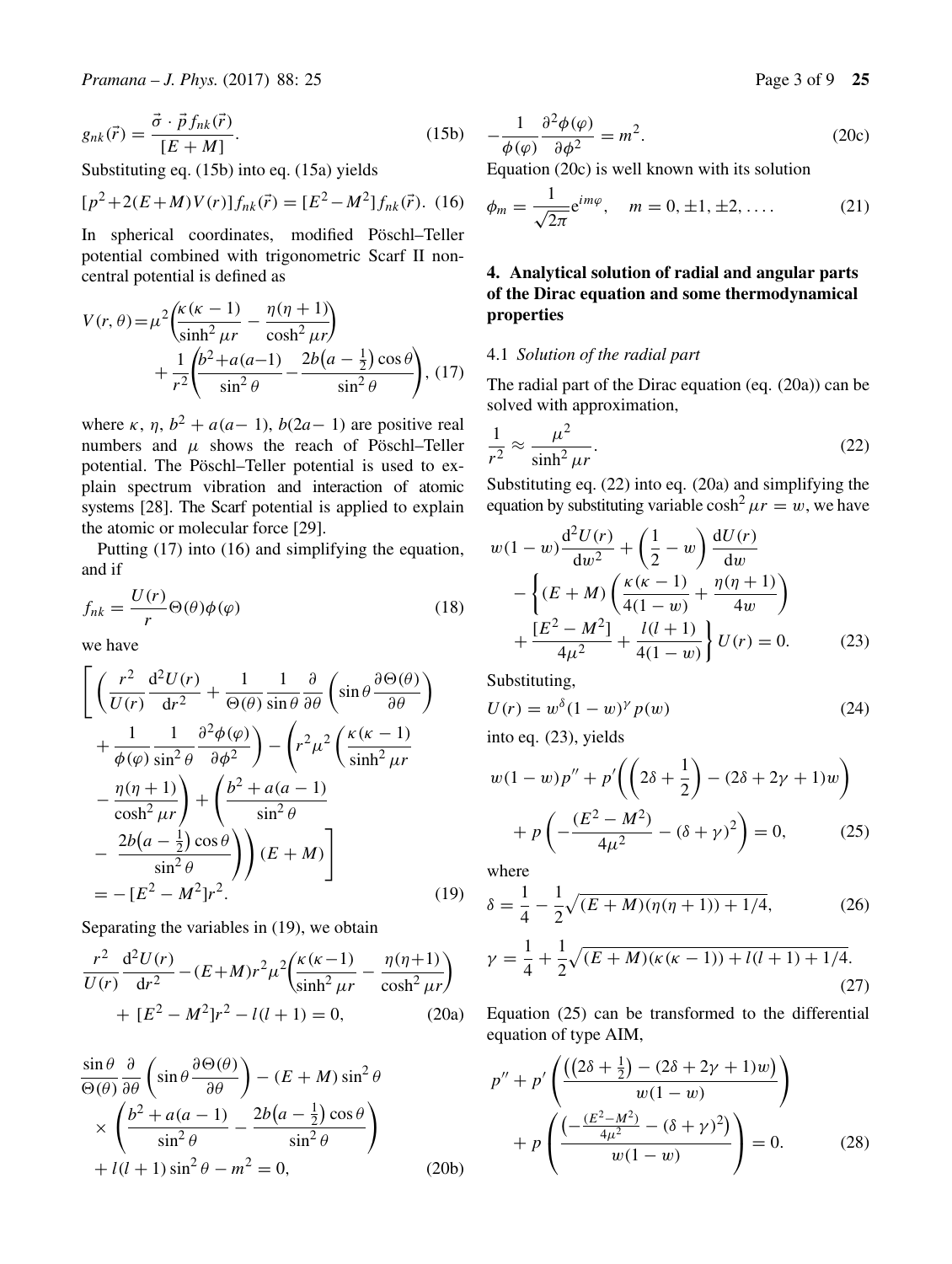From (28), we have

$$
\lambda_0 = \frac{((2\delta + 2\gamma + 1)w - (2\delta + \frac{1}{2}))}{w(1 - w)}
$$
(29)

$$
s_0 = \frac{((\delta + \gamma)^2 + \frac{(E^2 - M^2)}{4\mu^2})}{w(1 - w)}.
$$
\n(30)

To have eigenvalue of this equation, we have done the iteration for  $\lambda(i)$  and  $s(i)$ , where *i* is the iteration number using eq. (3). By using Matlab software, energy eigenvalue can be obtained, with  $\varepsilon = (M^2 - E^2)/4\mu^2$ ,

 $Δ<sub>0</sub>$   $ε<sub>0</sub> = (δ + γ)<sup>2</sup>$  $Δ_1$   $ε_1 = (2δ + 2γ + 1) + (δ + γ)<sup>2</sup> = (δ + γ + 1)<sup>2</sup>$ <br>  $Δ_2$   $ε_2 = (Δδ + Δγ + Δ) + (δ + γ)<sup>2</sup> = (δ + γ + 2) <sup>2</sup>$  $\Delta_2$  *ε*<sub>2</sub> = (4*δ* + 4*γ* + 4) + (*δ* + *γ*)<sup>2</sup> = (*δ* + *γ* + 2)<sup>2</sup>,<br>  $\Delta_3$  *ε*<sub>2</sub> = (*6δ* + 6*γ* + 0) + (*δ* + *γ*)<sup>2</sup> = (*δ* + *γ* + 3)<sup>2</sup>  $\Delta_3$  *ε*<sub>3</sub> = (6*δ* + 6*γ* + 9) + (*δ* + *γ*)<sup>2</sup> = (*δ* + *γ* + 3)<sup>2</sup>, *, i ... ... ... ... ... ....*

Relativistic energy eigenvalue can be obtained by generalized  $\Delta_i$ , which yields

$$
\varepsilon = (\delta + \gamma + n_{r})^{2} = \left( -\frac{1}{2} \sqrt{(E + M) \left( \eta (\eta + 1) + \frac{1}{4} \right)} + \frac{1}{2} \sqrt{(E + M) \left( \kappa (\kappa - 1) + l(l+1) + \frac{1}{4} \right)} + n_{r} + \frac{1}{2} \right)^{2},
$$
\n(31)

where  $n_r$  is the radial quantum number ( $n_r = 0,1,2,...$ ) and *l* is the orbital quantum number which is calculated in §4.2.

In non-relativistic limit  $E - M \rightarrow E_{NR}$ ,  $E_{NR}$  is the non-relativistic energy,  $E + M \rightarrow 2W$  where *W* is the non-relativistic mass, and eq. (31) reduces to

$$
E_{\rm NR} = -\frac{1}{2W} \left( -\frac{1}{2} \sqrt{2W \left( \eta (\eta + 1) + \frac{1}{4} \right)} + \frac{1}{2} \sqrt{2W \left( \kappa (\kappa - 1) + l(l+1) + \frac{1}{4} \right)} + n_{\rm r} + \frac{1}{2} \right)^2.
$$
 (32)

Equation (32) can be written as

$$
E_{\rm NR} = -\frac{1}{2W}(\tau - n_{\rm r})^2,
$$
\n(33)

where

$$
\tau = \left(\frac{1}{2}\sqrt{2W(\eta(\eta+1)+\frac{1}{4})} - \frac{1}{2}\sqrt{2W\left(\kappa(\kappa-1)+l(l+1)+\frac{1}{4}\right)} - \frac{1}{2}\right).
$$
 (34)

From non-relativistic energy equation (eq. (33)), some of the thermodynamical properties, such as the vibrational partition function, the vibrational specific heat and the vibrational mean energy can be obtained. The vibrational partition function is defined as [24]

$$
Z(\tau, \beta) = \sum_{n=0}^{\tau} e^{\beta \left(\frac{1}{2W}(\tau - n)^2\right)}, \quad \beta = \frac{1}{kT},
$$
 (35)

where *k* is the Boltzmann constant, and by setting  $(1/\lambda^2) - (B/2W)$  from (33) and (35) we have  $(1/\delta^2) = (\beta/2W)$ , from (33) and (35) we have

$$
Z(\tau, \beta) = \sum_{n=0}^{\tau/\delta} e^{-\{(n-\tau)/\delta\}^{2}}.
$$
 (36)

In the classical regime when the temperature,  $T$ , is high enough the value of  $\tau$  is high and  $\beta$  is small high enough, the value of  $\tau$  is high, and  $\beta$  is small. Therefore, (36) can be written in the integral form as

$$
Z(\tau,\beta) = \sum_{n=0}^{\tau/\delta} e^{-y^2} = \delta \int^{\tau/\delta} e^{-y^2} dy = \delta \frac{\sqrt{\pi}}{2} erf\left(\frac{\tau}{\delta}\right),\tag{37}
$$

where  $y = (n - \tau)/\delta$  and erf is the error function given as [33]

$$
\operatorname{erf}(x) = \frac{2}{\sqrt{\pi}} \int_0^x e^{-t^2} dt.
$$
 (38)

*π* The vibrational specific heat and the vibrational mean energy are defined as [24]

$$
U(\beta, \tau) = -\frac{\partial}{\partial \beta} \ln Z(\tau, \beta)
$$
  
and

$$
C = -\frac{\partial}{\partial T}U = -k\beta^2 \frac{\partial}{\partial \beta}U.
$$
 (39)

By using eqs (37)–(39), we obtain the vibrational mean energy equation as

$$
U(\beta, \xi) = -\frac{1}{\beta} \left( -\frac{1}{2} + \left( \left( \frac{1}{\sqrt{\pi}} \frac{\sqrt{\beta}}{\sqrt{2W}} + \exp\left( -\frac{\tau^2 \beta}{2W} \right) \right) \right) \text{erf}\left( \frac{\tau \sqrt{\beta}}{\sqrt{2W}} \right) \right) \text{ and the vibrational specific heat which is obtained from}
$$

 $(37)–(40)$  as

$$
C(\xi, \beta) = k \left( \frac{1}{2} - \frac{\left( (\sqrt{\beta}/\sqrt{2W\pi}) \exp(-\tau^2 \beta / 2W) \right)}{\text{erf} \left( \tau \sqrt{\beta}/\sqrt{2W} \right)} \times \left( \frac{1}{2} + \frac{\tau^2 \beta}{2W} \right) - \frac{\left( (\beta \sqrt{\beta}/\sqrt{2W\pi}) \exp(-\tau^2 \beta / W) \right)}{\left( \text{erf} \left( \tau \sqrt{\beta}/2W \right) \right)^2} \right). (41)
$$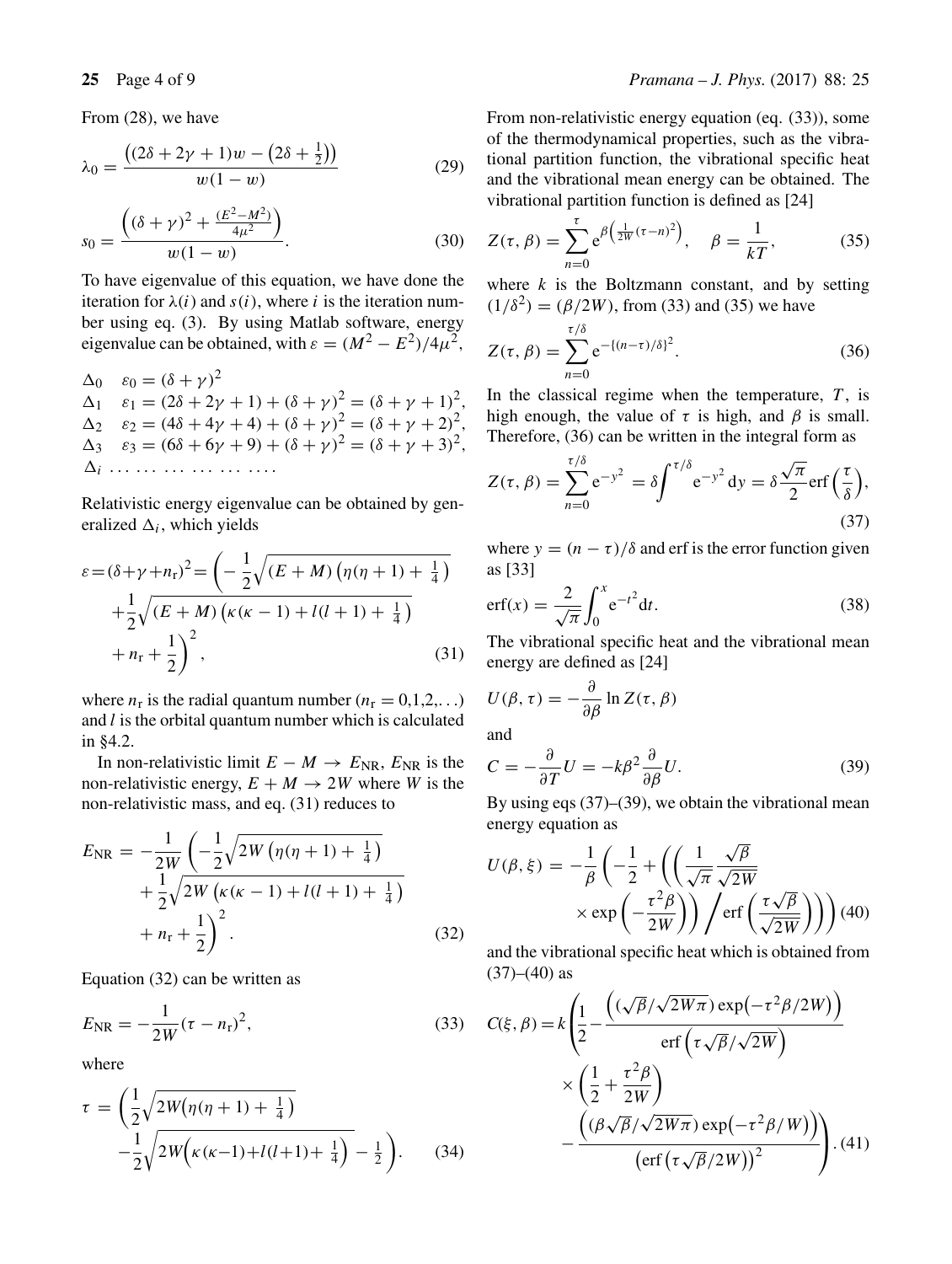Thermodynamical properties are very usefull for the characterizations or fabrications of materials.

Radial wave function can be obtained using eqs (5)–(8). From eqs  $(6)$ – $(8)$ , we obtain

$$
c = \frac{2\delta - 3/2}{2}, \quad N = -1,
$$
  

$$
t = \frac{2\gamma + 1/2}{2}, \quad b = 1.
$$

So,

$$
\sigma = \frac{2c + N + 3}{N + 2} = 2\delta + \frac{1}{2},
$$
  

$$
p = \frac{(2c + 1)b + 2t}{(N + 2)b} = 2\delta + 2\gamma.
$$

And then from (5), we have

$$
p(w) = (-1)^{n_{\rm r}} C_2 (1)^{n_{\rm r}} \left(2\delta + \frac{1}{2}\right)_{n_{\rm r}}
$$
  
 
$$
\times 2F_1 \left(-n_{\rm r}, 2\delta + 2\gamma + n_{\rm r}, 2\delta + \frac{1}{2}, w\right). (42)
$$

By substituting (42) into (24), we have the radial wave function,

$$
U(w) = w^{\delta} (1 - w)^{\gamma} (-1)^{n_{\rm r}} C(n_{\rm r}) (1)^{n_{\rm r}} \left( 2\delta + \frac{1}{2} \right)_{n_{\rm r}}
$$
  
 
$$
\times 2 F_1 \left( -n_{\rm r}, 2\delta + 2\gamma + n_{\rm r}, 2\delta + \frac{1}{2}, w \right), (43)
$$

where  $w = \cosh^2 \mu r$ . So

$$
U(r) = (\cosh^2(\mu r))^{\delta} (-\sinh^2(\mu r))^{\gamma}
$$
  
 
$$
\times (-1)^{n_r} C(n_r) (1)^{n_r} \left(2\delta + \frac{1}{2}\right)_{n_r}
$$
  
 
$$
\times {}_2F_1 \left(-n_r, 2\delta + 2\gamma + n_r, 2\delta + \frac{1}{2}, \cosh^2(\mu r)\right), (44)
$$

where  $C(n_r)$  is the radial normalization constant,  ${}_2F_1$ is the hypergeometric function and  $(2\delta + 1/2)_{n_r}$  is the Pochamer symbol. Equation (44) is the unnormalized radial wave function.

#### 4.2 *Solution of the angular part*

From the angular part in (20b), we can obtain orbital quantum number. By multiplying (20b) with  $\Theta(\theta)/\sin \theta$ , we have

$$
\frac{d}{d\theta} \left( \sin \theta \frac{d\Theta(\theta)}{d\theta} \right) - (E + M) \sin \theta
$$
  
 
$$
\times \left( \frac{b^2 + a(a - 1)}{\sin^2 \theta} - \frac{2b(a - \frac{1}{2}) \cos \theta}{\sin^2 \theta} \right)
$$
  
 
$$
\times \Theta(\theta) + l(l + 1) \sin \theta \Theta(\theta) - m^2 \frac{\Theta(\theta)}{\sin \theta} = 0. (45)
$$
  
Equation (45) must be simplified by using the param-

eter  $\Theta = H(\theta)/\sqrt{\sin \theta}$ ,  $\cos \theta = 1 - 2u$  and by simplying it, we get

$$
u(1-u)\frac{d^2H(\theta)}{du^2} + \left(\frac{1}{2} - u\right)\frac{dH(\theta)}{du} - \left\{(E+M) \times \left(\frac{b^2 + a(a-1)}{4u(1-u)} - \frac{2b(a-\frac{1}{2})(1-2u)}{4u(1-u)}\right) + \frac{m^2 - \frac{1}{4}}{4u(1-u)}\right\}H(\theta) + \left(l(l+1) + \frac{1}{4}\right)H(\theta) = 0(46)
$$

By using

$$
H(\theta) = u^{\alpha} (1 - u)^{\beta} q(u) \tag{47}
$$

and simplying it, eq. (46) can be transformed to the hypergeometric differential equation:

$$
u(1-u)q'' + q'\left(\left(2\alpha + \frac{1}{2}\right) - (2\alpha + 2\beta + 1)u\right) + q\left(\left(l + \frac{1}{2}\right)^2 - (\alpha + \beta)^2\right) = 0,
$$
 (48)

where

$$
\alpha = \frac{1}{4} + \frac{1}{2}\sqrt{(E+M)\left(\left((a-\frac{1}{2})-b\right)^2 - \frac{1}{4}\right) + m^2},\tag{49}
$$

$$
\beta = \frac{1}{4} + \frac{1}{2}\sqrt{(E+M)\left(\left((a-\frac{1}{2})+b\right)^2 - \frac{1}{4}\right) + m^2}.
$$
\n(50)

*m* is the magnetic quantum number.

Equation (48) is the hypergeometric differential equation and so we must transform it to AIM-type equation by dividing (48) with  $u(1 - u)$ , to get

$$
q'' + q' \frac{((2\alpha + \frac{1}{2}) - (2\alpha + 2\beta + 1)u)}{u(1 - u)}
$$
  
+ 
$$
q \frac{((l + \frac{1}{2})^2 - (\alpha + \beta)^2)}{u(1 - u)} = 0.
$$
 (51)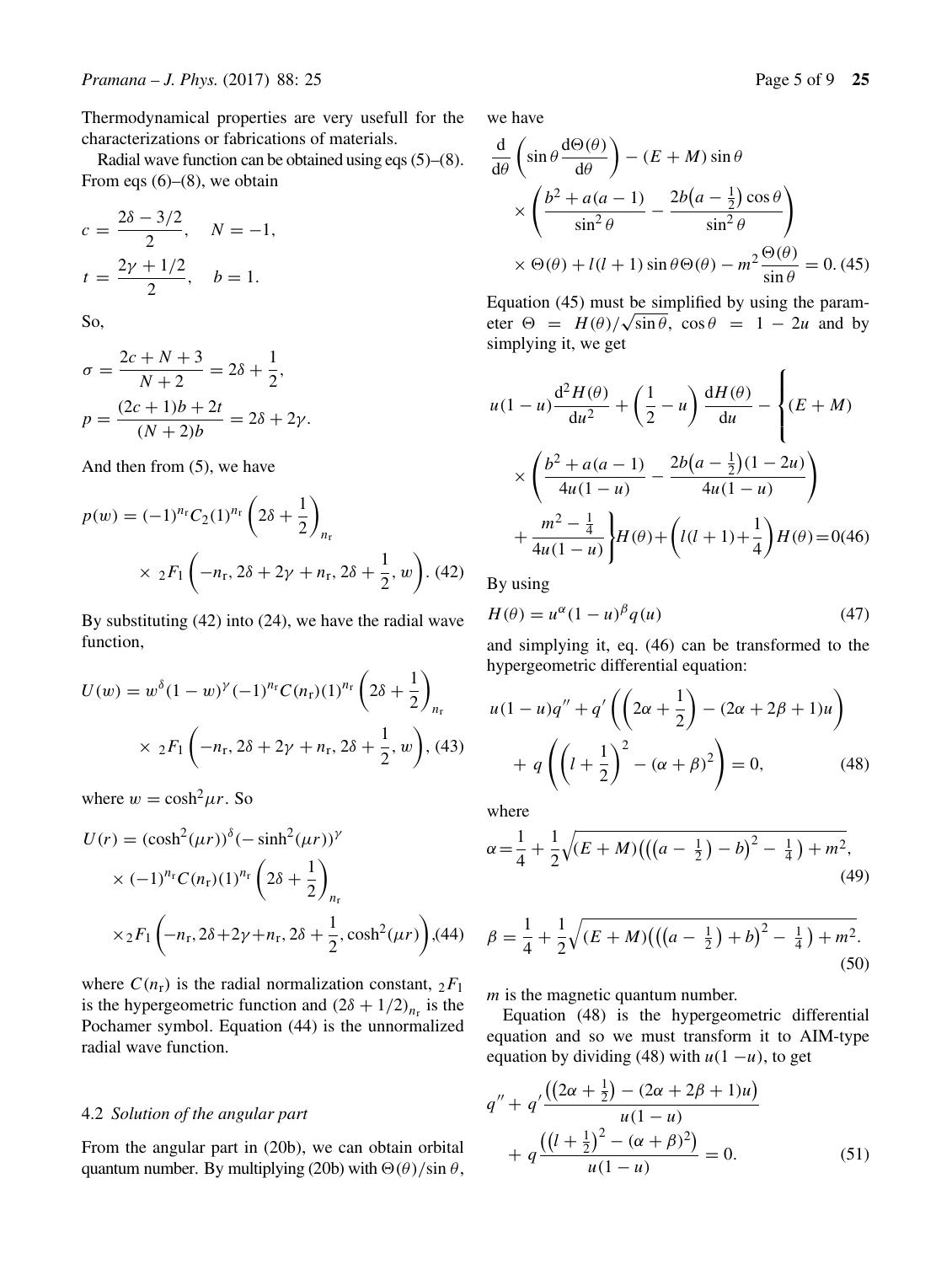From (51), we have

$$
\lambda_0 = \frac{((2\alpha + 2\beta + 1)u) - (2\alpha + \frac{1}{2})}{u(1 - u)}
$$
(52)

$$
s_0 = \frac{((\alpha + \beta)^2 - (l + \frac{1}{2})^2)}{u(1 - u)}.
$$
\n(53)

To get eigenvalue of this equation, we have done the iteration for  $\lambda(i)$  and  $s(i)$ , where *i* is the iteration number using eq. (3). By using Matlab software, eigenvalues can be obtained:

$$
\Delta_0 = s_0 \lambda_1 - s_1 \lambda_0 = 0, \text{ yields } (\alpha + \beta)^2 = \left(l + \frac{1}{2}\right)^2
$$
  

$$
\Delta_1 = s_1 \lambda_2 - s_2 \lambda_1 = 0, \text{ yields } (\alpha + \beta + 1)^2 = \left(l + \frac{1}{2}\right)^2
$$
  

$$
\Delta_2 = s_2 \lambda_3 - s_3 \lambda_2 = 0, \text{ yields } (\alpha + \beta + 2)^2 = \left(l + \frac{1}{2}\right)^2
$$
  

$$
\Delta_i \dots \dots \dots \dots \dots \dots \dots
$$

Eigenvalue can be obtained by the generalized  $\Delta_i$ , which yields

$$
l = \left(\alpha + \beta + n_l - \frac{1}{2}\right),\tag{54}
$$

where *l* is the orbital quantum number and  $n_l$  is the angular quantum number. Then, angular wave function can be obtained by using eqs (5)–(8). We have,

$$
c = \frac{2\alpha - \frac{3}{2}}{2}
$$
,  $N = -1$ ,  $t = \frac{2\beta + \frac{1}{2}}{2}$ ,  $b = 1$ .

So

$$
\sigma = \frac{2c + N + 3}{N + 2} = 2\alpha + \frac{1}{2},
$$
  

$$
p = \frac{(2c + 1)b + 2t}{(N + 2)b} = 2\alpha + 2\beta.
$$

From (5), we have

$$
q(u) = (-1)^{n_l} C_2(1)^{n_l} \left(2\alpha + \frac{1}{2}\right)_{n_l}
$$
  
 
$$
\times {}_2F_1 \left(-n_l, 2\alpha + 2\beta + n_l, 2\alpha + \frac{1}{2}, u\right). (55)
$$

By substituting eq. (55) into eq. (47), we obtain

$$
H(u) = u^{\alpha} (1 - u)^{\beta} (-1)^{n_l} C_2(1)^{n_l} \left(2\alpha + \frac{1}{2}\right)_{n_l}
$$
  
 
$$
\times {}_2F_1 \left(-n_l, 2\alpha + 2\beta + n_l, 2\alpha + \frac{1}{2}, u\right),
$$

where  $u = -\frac{1}{2}(\cos \theta - 1)$ , and so the angular part of the<br>unnormalized wave function can be obtained as follows: unnormalized wave function can be obtained as follows:

$$
H(\theta) = \left(\frac{1}{2} - \frac{1}{2}\cos\theta\right)^{\alpha} \left(\frac{1}{2} + \frac{1}{2}\cos\theta\right)^{\beta}
$$
  
 
$$
\times (-1)^{n_l} C_{n_l}(1)^{n_l} \left(2\alpha + \frac{1}{2}\right)_{n_l}
$$
  
 
$$
\times {}_2F_1\left(-n_l, 2\alpha + 2\beta + n_l, 2\alpha + \frac{1}{2}, \left(\frac{1}{2} - \frac{1}{2}\cos\theta\right)\right).
$$
 (56)

 $C_{n_l}$  is the angular normalization constant.

## **5. Results and discussion**

In this section, we discuss results obtained in the previous section. From relativistic energy equation (eq. (31)) and orbital quantum number equation (eq. (54)), and by using Matlab software we have numeric solutions of relativistic energy which are listed in tables 1 and 2 with parameters  $κ = 2, η = 1.5, a = 0.35, b = 1$ 0.65 and  $M = 5$  fm<sup>-1</sup>. Table 1 gives the relativistic

**Table 1.** Relativistic energy corresponding to several states of a particle under the influence of modified Pöschl–Teller potential and trigonometric Scarf II potential.

|             |                |              |        | $E_{n_r n_l m}$ (fm <sup>-1</sup> )                                                      |        |
|-------------|----------------|--------------|--------|------------------------------------------------------------------------------------------|--------|
| $n_{\rm r}$ | n <sub>I</sub> |              |        | m $\mu = 0.3$ fm <sup>-1</sup> $\mu = 0.6$ fm <sup>-1</sup> $\mu = 0.9$ fm <sup>-1</sup> |        |
|             | $\Omega$       | $\Omega$     | 4.9777 | 4.9098                                                                                   | 4.7922 |
|             | 1              | $\Omega$     | 4.9467 | 4.8560                                                                                   | 4.6639 |
|             | 1              |              | 4.9519 | 4.8022                                                                                   | 4.5318 |
|             | 0              | 0            | 4.8834 | 4.5072                                                                                   | 3.7549 |
|             | 1              | $\mathbf{0}$ | 4.8549 | 4.3772                                                                                   | 3.3521 |
|             |                |              | 4.8293 | 4.2555                                                                                   | 2.9080 |

**Table 2.** Relativistic energy corresponding to several states of a particle under the influence of modified Pöschl–Teller potential.

|                             |                |          | $E_{n_{\rm r}n_{\rm I}m}$ (fm <sup>-1</sup> ) |                                                                                          |        |  |  |
|-----------------------------|----------------|----------|-----------------------------------------------|------------------------------------------------------------------------------------------|--------|--|--|
| $n_{\rm r}$                 | n <sub>I</sub> |          |                                               | m $\mu = 0.3$ fm <sup>-1</sup> $\mu = 0.6$ fm <sup>-1</sup> $\mu = 0.9$ fm <sup>-1</sup> |        |  |  |
|                             | $\Omega$       | $\Omega$ | 4.9834                                        | 4.9328                                                                                   | 4.8459 |  |  |
|                             | 1              | 0        | 4.9776                                        | 4.9091                                                                                   | 4.7902 |  |  |
|                             | 1              |          | 4.9645                                        | 4.8545                                                                                   | 4.6587 |  |  |
| $\mathfrak{D}$              | 0              | $\Omega$ | 4.8971                                        | 4.5670                                                                                   | 3.9205 |  |  |
| $\mathfrak{D}$              |                | 0        | 4.8830                                        | 4.5036                                                                                   | 3.7331 |  |  |
| $\mathcal{D}_{\mathcal{L}}$ |                |          | 4.8542                                        | 4.3697                                                                                   | 3.2940 |  |  |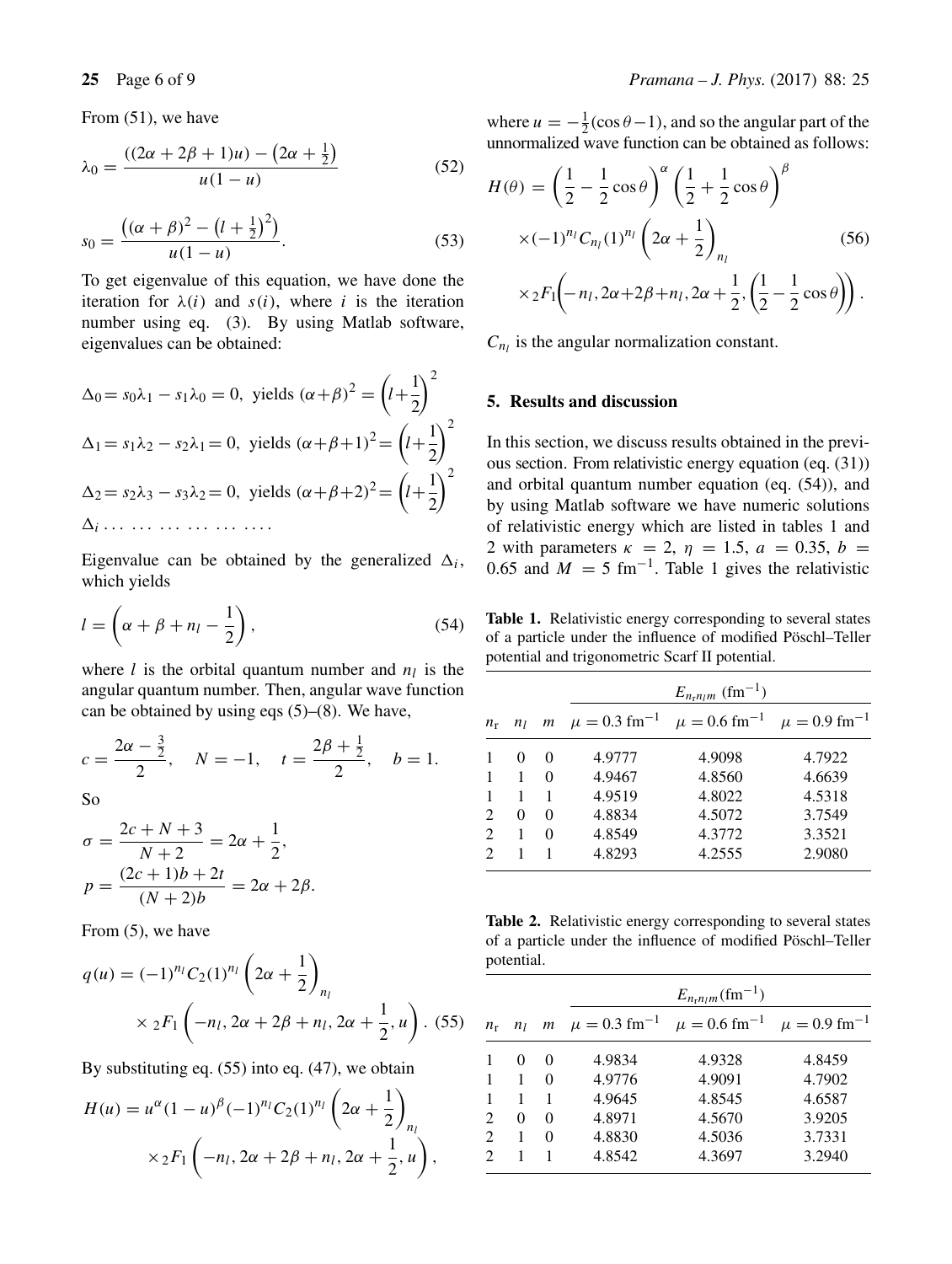energy values with non-central potential and table 2 gives relativistic energy values without non-central potential. Tables 1 and 2 show that the relativistic energy values are always positive with and without the non-central potential. So, the non-central potential does not have any effect on the energy spectra in the spin symmetry of the Dirac equation. The positive values of the energy are taken due to the spin symmetry limit and the values agree with the values obtained by Falaye and Oyewumi [31] and Aydogdu *et al* [32].

By inspecting tables 1 and 2, we can see that increase of  $\mu$  and  $n_r$  causes a decrease in energy eigenvalue. This agrees with the research by Aysiah [30] and Kurniawan [2]. In the non-relativistic system, the relativistic energy equation (31) is reduced to the nonrelativistic energy equation (32) and for particles which are governed by modified Pöschl–Teller potential, the energy decreases with increasing radial quantum number  $n_r$ . The sign of non-relativistic energy in (32) is negative, and then if  $n_r$  is increased, there will be greater energy reduction.

The dimension of the parameter  $\mu$  is inverse of the distance in space that describes the reach of Pöschl– Teller potential. If  $\mu$  is increased, it means that the potential reach is smaller in space and it causes a decrease in energy.

Table 3 presents the relativistic energy with variation potential constants  $\kappa$ ,  $\eta$ ,  $\alpha$  and  $\beta$ . By inspecting table 3, we can see that increase of potential constants *κ* and *η* causes increase in energy at  $E_1$  and  $E_2$ , while increase in potential constants *a* and *b*, causes decrease in energy.

By varying the potential constants, we obtained some radial wave functions which are shown in figure 1. Unnormalized radial wave functions for particle under the influence of modified Pöschl–Teller potential and Scarf II potential are affected by potential constants  $\kappa$ ,  $\eta$ ,  $\alpha$ ,  $\beta$  and  $\mu$ . The dimension of  $\mu$  is inverse of

**Table 3.** Relativistic energy in fm<sup>-1</sup> with  $n_l = 2$ ,  $m = 2$ ,  $M = 5$  fm<sup>-1</sup>,  $\mu = 0.3$  fm<sup>-1</sup>, for particles under the influence of modified Pöschl-Teller potential and trigonometric Scarf II potential for different values of *κ*, *η*, *a* and *b*.

| К | η   | a              | h    | $E_0$  | $E_1$  | E2     |
|---|-----|----------------|------|--------|--------|--------|
| 2 | 1.5 | 0              | 0    | 4.9870 | 4.9061 | 4.7467 |
| 2 | 1.5 |                | 1    | 4.9520 | 4.8296 | 4.6250 |
| 2 | 1.5 | $\mathfrak{D}$ | 2    | 4.7736 | 4.4554 | 4.2201 |
| 1 |     | 0.25           | 0.75 | 4.9739 | 4.8741 | 4.6933 |
| 2 | 2   | 0.25           | 0.75 | 4.9999 | 4.9601 | 4.8445 |
| 3 | 3   | 0.25           | 0.75 | 4.9963 | 4.9832 | 4.8960 |

the distance in space that describes the reach of Pöschl– Teller potential. If  $\mu$  is enlarged, physically it means that the potential reach is smaller in space. By inspecting figure 1, we can see that due to the increase in the value of  $\mu$ , particle moves further away from the nucleus and also that changes in radial wave functions are affected by the potential constants  $\kappa$ ,  $\eta$ ,  $a$  and  $b$ .

From figure 1, we can conclude that when  $n_r$ increases, the distance  $(r)$  of the particles increases from the core, i.e., radial wave functions diverge as *r* increases.

For the angular part of the unnormalized wave function in (56), we compare two spinor wave functions with the same angular quantum number  $n_l = 5$  but different values of  $\alpha$  and  $\beta$  corresponding to the parameters *a*, *b* and *m* in figure 2. Two- and three-dimensional plots are displayed. In figure 2,  $\alpha < \beta$ , where  $\alpha$  is a constant, but the value of *β* in figures 2c and 2d is greater than value of  $\beta$  in figures 2a and 2b. So figure 2c has greater amplitude than figure 2a. For the same value of  $n_l$ , the waveform remains the same.

Angular wave functions for different  $n_l$  are shown in figure 3. From (56), with  $n_r = 1$ ,  $m = 2$ ,  $\mu =$ 0.9 fm<sup>-1</sup>,  $a = 0.25$ ,  $b = 0.75$ ,  $\kappa = 2$ ,  $\eta = 1.5$ , we have angular wave function in figure 3a for  $n_l = 0$ , figure 3b for  $n_l = 1$  and figure 3c for  $n_l = 2$ . By inspecting figure 3, we can see that the variation of  $n_l$ influences the shape of the orbital distribution probability in space. Figure 3 indicates that the increase in  $n_l$  causes an increase in the amplitude of the wave.



**Figure 1.** Unnormalized wave functions with  $n_l = 1$ ,  $m =$  $1, M = 5$  fm<sup>-1</sup> for particles under the influence of modified Pöschl–Teller potential and trigonometric Scarf II potential, under different values of  $n_r$ ,  $\mu$ ,  $\kappa$ ,  $\eta$ ,  $a$  and  $b$ .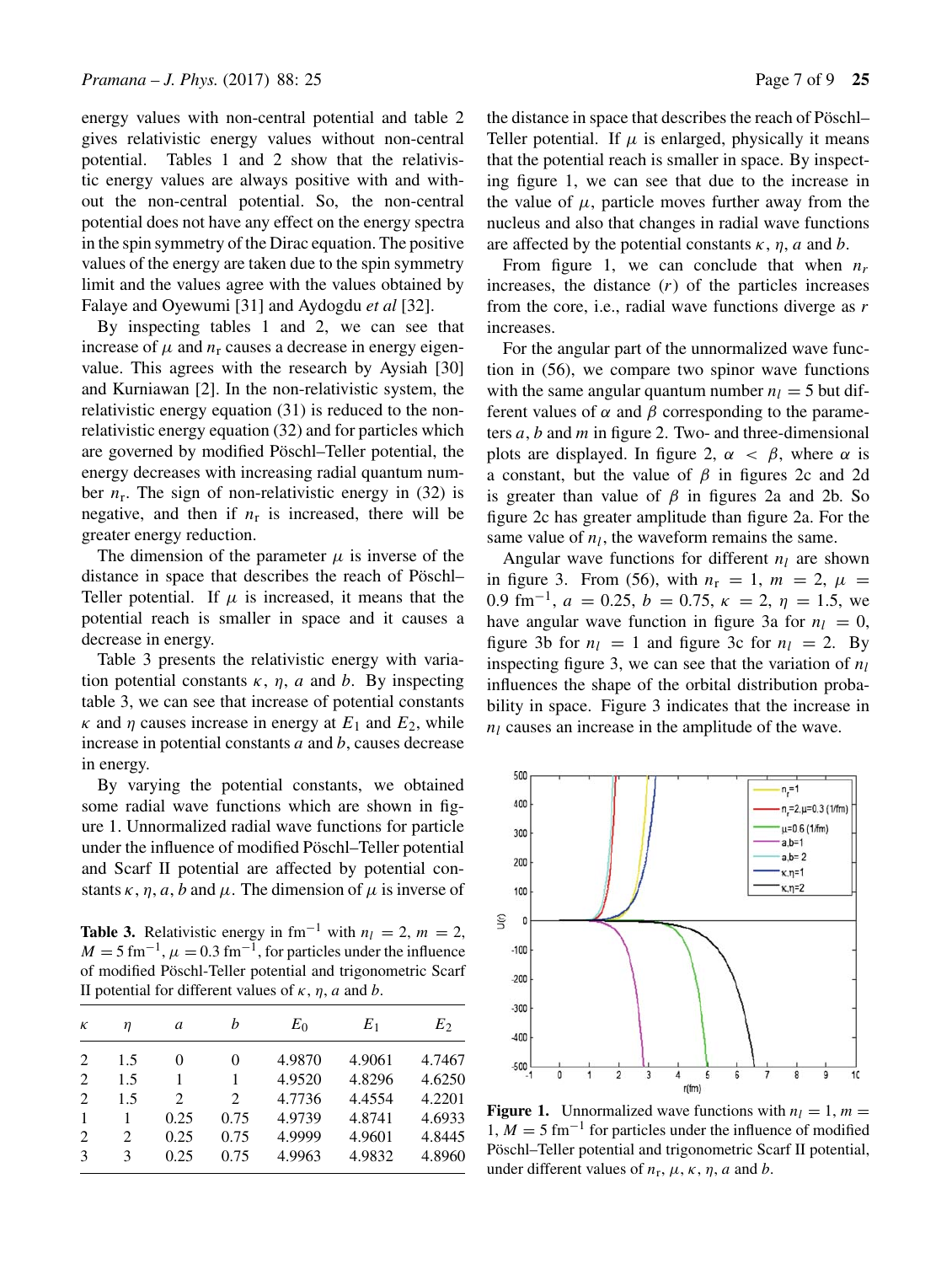

**Figure 2.** (a), (c) Two-dimensional and (b), (d) three-dimensional angular wave function unnormalization for a state  $n_1 = 5$ . In  $\mu_{\text{max}}(c)$  and  $\mu_{\text{max}}(c) = 81.83(1-\cos\theta)^{2.75}(1+\cos\theta)^{5.7796}(1-9.19(1-\cos\theta)+30.28(1-\cos\theta)^2$ panels (a) and (b),  $H(\theta) = \frac{(-81.83(1-\cos\theta)^{2.75}(1+\cos\theta)^{5.7796}(1-9.19(1-\cos\theta)+30.28(1-\cos\theta)^2-45.53(1-\cos\theta)^3+31.69(1-\cos\theta)^4-8.26(1-\cos\theta)^5)}{\sqrt{\sin\theta}}$  $\frac{\delta(1-\cos\theta)^2-43.33(1-\cos\theta)^3+31.09(1-\cos\theta)^3-8.20(1-\cos\theta)^3)}{\sqrt{\sin\theta}};$ <br>  $\sqrt{\sin\theta}$ <br>  $\frac{\delta(1-\cos\theta)^2-98.23(1-\cos\theta)^3+86.74(1-\cos\theta)^4-28.44(1-\cos\theta)^5)}{1-\cos\theta}$ in panels (c) and (d),  $H(\theta) = \frac{(-53.43(1-\cos\theta)^{2.75}(1+\cos\theta)^{9.1445}(1-11.99(1-\cos\theta)+51.05(1-\cos\theta)^2-98.23(1-\cos\theta)^3+86.74(1-\cos\theta)^4-28.44(1-\cos\theta)^5)}{\sqrt{\sin\theta}}$ .



**Figure 3.** Three-dimensional and two-dimensional (coordinate spherical) angular wave function unnormalization for (**a**)  $n_l = 0$ , (**b**)  $n_l = 1$ , (**c**)  $n_l = 2$ .

Pöschl–Teller potential can be used to obtain some thermodynamical properties such as the vibrational partition function (eq. (37)), the vibrational mean energy (eq. (40)) and the vibrational specific heat (eq. (41)). We can get thermodynamical properties of some diatomic molecules from that equations.

#### **6. Concluding remarks**

In this paper, we study the Dirac equation for spin-1*/*<sup>2</sup> particle in the modified Pöschl–Teller potential and the trigonometric Scarf II non-central potential under conditions of spin symmetry. The radial part of the unnormalized spinor wave function is obtained approximately from (44) and the angular part in (56). The results show that the disturbance of the modified Pöschl–Teller potential and trigonometric Scarf II potential changes the wave functions of the radial and the angular parts. Relativistic energy eigenvalue can be obtained via AIM in eq. (31) and equation of orbital quantum number *l* in (54). In both equations, the quantum numbers are interrelated. Energy spectrum also is solved numerically using the Matlab software, where the increase in the radial quantum number  $n_r$  causes